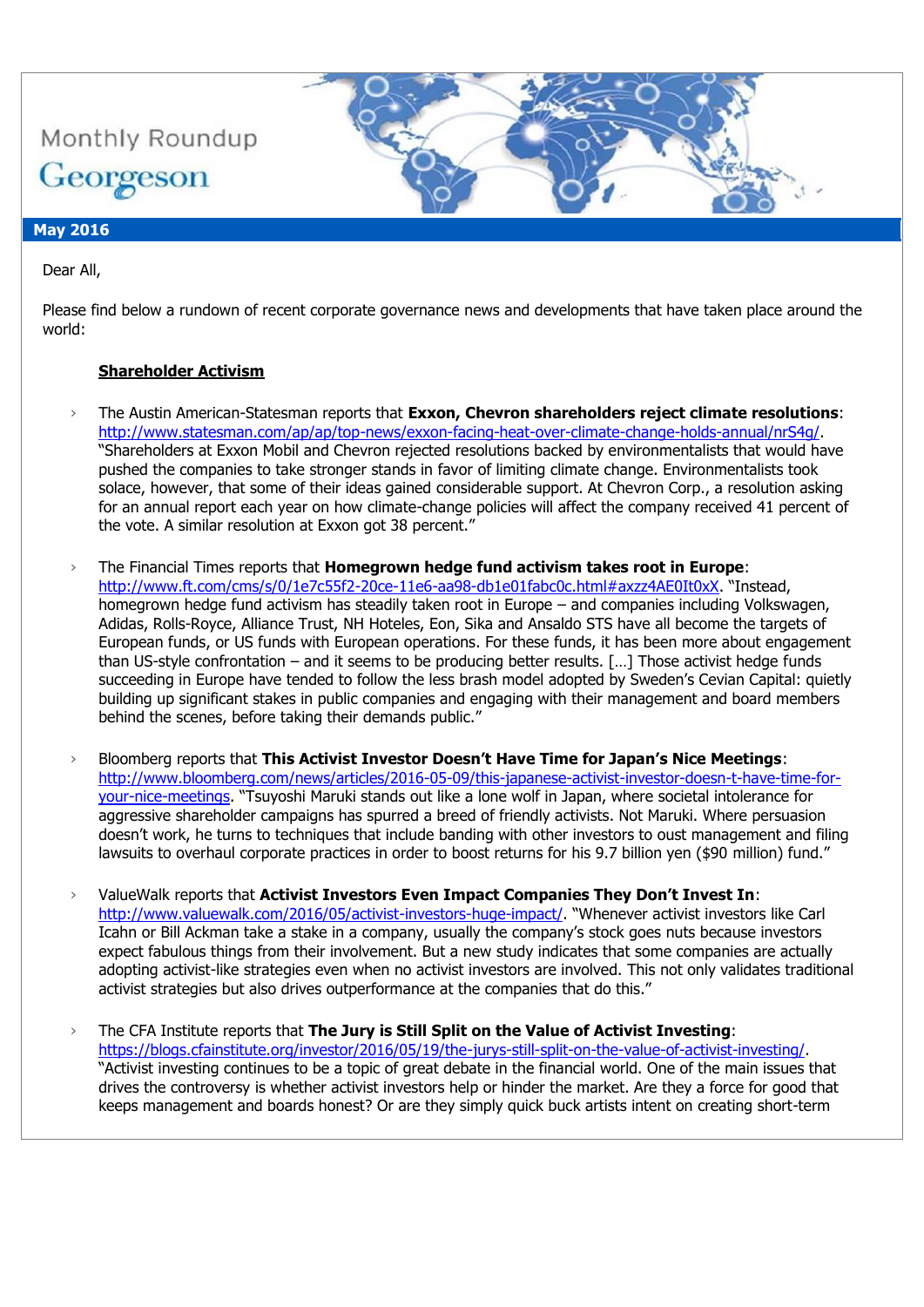value at the expense of building long-term sustainable companies?"

› The Financial Times reports that **Stock Spirits shareholders back rebels**: <http://www.ft.com/cms/s/0/823fa8b2-20fd-11e6-9d4d-c11776a5124d.html#axzz4AE0It0xX>. "Shareholders in embattled vodka distiller Stock Spirits have sided with rebel investors and voted in two non-executive directors nominated by Western Gate Private Investments, the vehicle of Portuguese businessman Luis Amaral. Mr Amaral has been highly critical of Stock Spirits' management since becoming the group's largest shareholder with a 9.7 per cent stake built up since November. He has led calls for a shake-up of the board and last month forced out chief executive Chris Heath."

› Reuters reports that **Activist investor heavyweights form new lobbying arm**: <http://www.reuters.com/article/us-usa-activist-lobbying-idUSKCN0Y92YV>. "The Council for Investor Rights and Corporate Accountability (CIRCA) announced its formation on Wednesday, saying it is committed to promoting the actions of shareholder activists, and their positive impact on corporate governance and business policies at publicly traded companies. The Washington D.C.-based trade association said it is backed by a consortium of activist firms, but does not name them in the press release. According to a person with direct knowledge of the matter, the group's backers are: William Ackman of Pershing Square, Carl Icahn, Daniel Loeb of Third Point, Paul Singer of Elliott Associates and Barry Rosenstein of Jana Partners."

#### **Europe…**

› Heidrick & Struggles and Legal & General have published a report entitled **Beyond the numbers: A guide to better corporate reports**: [http://www.heidrick.com/Knowledge-Center/Publication/Beyond-the-numbers-](http://www.heidrick.com/Knowledge-Center/Publication/Beyond-the-numbers-Creating-better-corporate-reports)[Creating-better-corporate-reports](http://www.heidrick.com/Knowledge-Center/Publication/Beyond-the-numbers-Creating-better-corporate-reports). "To learn more about how companies can improve their corporate reporting, we partnered with Legal & General Investment Management, one of Europe's largest asset managers. We reviewed a selection of 2014 annual reports in the FTSE 100 and FTSE 250 and sought to identify companies who have balanced disclosure and clarity while telling their value-creation story. In addition to covering all the legal and regulatory requirements, we believe that good corporate governance must also address three concerns that investors, management, and boards have in common: How does the company grow? How does it address and manage risk? How does it build the capability to compete?" The full report is available here:

[http://www.heidrick.com/~/media/Publications%20and%20Reports/Beyond%20the%20numbers%20A%20gu](http://www.heidrick.com/~/media/Publications%20and%20Reports/Beyond%20the%20numbers%20A%20guide%20to%20better%20corporate%20reports.pdf) [ide%20to%20better%20corporate%20reports.pdf.](http://www.heidrick.com/~/media/Publications%20and%20Reports/Beyond%20the%20numbers%20A%20guide%20to%20better%20corporate%20reports.pdf)

#### **…and beyond**

- › State Street Global Advisors have published an investor survey entitled **Building Bridges**: [https://www.ssga.com/na/us/financial-advisors/en/insights-ideas/market-commentary/building-bridges](https://www.ssga.com/na/us/financial-advisors/en/insights-ideas/market-commentary/building-bridges-research-infographic.html)[research-infographic.html](https://www.ssga.com/na/us/financial-advisors/en/insights-ideas/market-commentary/building-bridges-research-infographic.html). "In the second half of 2015, FT Remark, in association with State Street Global Advisors (SSGA), surveyed senior executives with asset allocation responsibilities at 400 large institutional investors. The survey focused on the investors' objectives, their approach to asset allocation and their framework for measuring success. Institutions reporting a shortfall in performance against long-term targets were asked how they expected to close the performance gap. Interviewees were also asked about their views on active management, index investing and smart beta, as well as their attitudes towards factor and objective-based investment strategies." The full survey is available here: [https://www.ssga.com/investment](https://www.ssga.com/investment-topics/asset-allocation/2016/ft-remark-survey-us-building-bridges.pdf)[topics/asset-allocation/2016/ft-remark-survey-us-building-bridges.pdf.](https://www.ssga.com/investment-topics/asset-allocation/2016/ft-remark-survey-us-building-bridges.pdf)
- › FTfm reports that the **Biggest backers of executive pay revealed**: [http://www.ft.com/cms/s/0/d9c2bfc2-](http://www.ft.com/cms/s/0/d9c2bfc2-139f-11e6-839f-2922947098f0.html#axzz4AE0It0xX) [139f-11e6-839f-2922947098f0.html#axzz4AE0It0xX](http://www.ft.com/cms/s/0/d9c2bfc2-139f-11e6-839f-2922947098f0.html#axzz4AE0It0xX). "Goldman Sachs, Northern Trust and TIAA have been accused of routinely supporting pay awards at the biggest companies in the US, hindering other shareholders' efforts to clamp down on excessive pay. The three fund companies voted in favour of US pay reports on 98 per cent of occasions in the 12 months to the end of June 2015, according to figures compiled exclusively for FTfm. BlackRock, the world's largest asset manager, and its smaller rival T Rowe Price, similarly backed US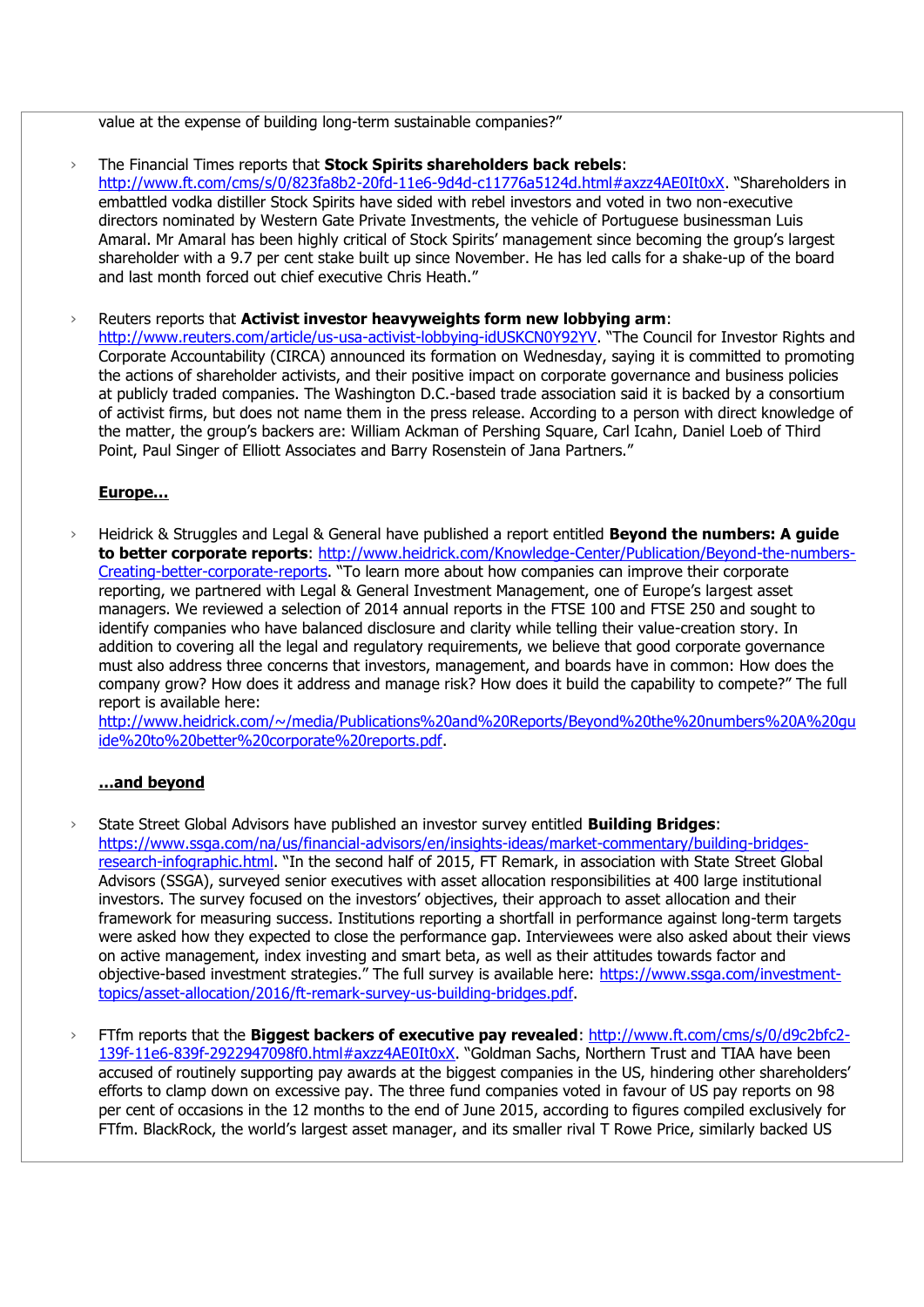remuneration reports on 97 per cent and 96 per cent of occasions respectively."

### **UK**

› The Financial Times reports that **Executive pay revolts gain ground**: <http://www.ft.com/cms/s/0/6320fd8e-1831-11e6-b197-a4af20d5575e.html#axzz4AE0It0xX>. "Oil major BP, miner Anglo American, pharmaceuticals group Shire and medical device company Smith & Nephew are among the FTSE 100 blue-chip groups gearing up for negotiations with shareholders after suffering large rebellions. [...] There have been seven protest votes above 25 per cent on the non-binding remuneration reports among FTSE 100 groups, the same number as in 2012. Weir, the FTSE 250 engineering group that suffered a 72 per cent revolt in a new binding remuneration policy vote, BP, Shire and Anglo American have already been in contact with shareholders over how to address concerns on pay, reward structures and long-term bonus arrangements, say investors."

› The Pre-Emption Group has published their **Monitoring Report and good practice template resolutions to assist companies**: [https://www.frc.org.uk/News-and-Events/FRC-Press/Press/2016/May/The-Pre-](https://www.frc.org.uk/News-and-Events/FRC-Press/Press/2016/May/The-Pre-Emption-Group-publishes-Monitoring-Report.aspx)[Emption-Group-publishes-Monitoring-Report.aspx](https://www.frc.org.uk/News-and-Events/FRC-Press/Press/2016/May/The-Pre-Emption-Group-publishes-Monitoring-Report.aspx). "The Pre-Emption Group has released a monitoring report looking at implementation of the Statement of Principles, which were updated in 2015 to reflect market changes. The report shows that over the course of the first year the revised principles were generally adhered to and reinforces the importance of open dialogue and engagement between investors and the companies to which they have allocated their capital. After considering the findings of this report, the Pre-Emption Group has decided to assist companies by publishing a template resolution outlining good practice in requests for disapplication. This template recommends companies propose two separate resolutions to cover the disapplications envisaged by the Statement of Principles." The full monitoring report is available here: [http://www.pre-emptiongroup.org.uk/getmedia/09343697-051a-440c-acd1-dbb3a6ca4d00/PEG-Monitoring-](http://www.pre-emptiongroup.org.uk/getmedia/09343697-051a-440c-acd1-dbb3a6ca4d00/PEG-Monitoring-Report.pdf.aspx)[Report.pdf.aspx.](http://www.pre-emptiongroup.org.uk/getmedia/09343697-051a-440c-acd1-dbb3a6ca4d00/PEG-Monitoring-Report.pdf.aspx)

› The Financial Reporting Council has published **Revised UK Corporate Governance Code, Guidance on Audit Committees, and Auditing and Ethical Standards**: [https://www.frc.org.uk/News-and-Events/FRC-](https://www.frc.org.uk/News-and-Events/FRC-Press/Press/2016/April/Revised-UK-Corporate-Governance-Code,-Guidance-on.aspx)[Press/Press/2016/April/Revised-UK-Corporate-Governance-Code,-Guidance-on.aspx](https://www.frc.org.uk/News-and-Events/FRC-Press/Press/2016/April/Revised-UK-Corporate-Governance-Code,-Guidance-on.aspx). "The Financial Reporting Council (FRC) has today issued final draft updates to the UK Corporate Governance Code and the associated Guidance on Audit Committees to reflect forthcoming UK legislation on audit committees and auditor appointments. The FRC has committed to avoid further updates to the Code until at least 2019. At the same time the FRC has issued final drafts of revised Auditing and Ethical Standards to support the work of audit practitioners in delivering high quality audit, and thereby underpin investor confidence. The revised standards reflect the FRC's own review of ethical matters, changes to legislation which, after Parliamentary Scrutiny, are intended to take effect on 17 June 2016, and developments in international standards. The FRC has introduced all of the changes in a single revision to standards to ease the process of implementation as well as reduce costs."

# **France**

› Le Figaro reports (in French) that **Renault shareholders reject the remuneration of Carlos Ghosn** ("Les actionnaires de Renault rejettent la rémunération de Carlos Ghosn"): [http://www.lefigaro.fr/societes/2016/04/29/20005-20160429ARTFIG00295-les-actionnaires-de-renault](http://www.lefigaro.fr/societes/2016/04/29/20005-20160429ARTFIG00295-les-actionnaires-de-renault-rejettent-la-remuneration-de-carlos-ghosn.php)[rejettent-la-remuneration-de-carlos-ghosn.php.](http://www.lefigaro.fr/societes/2016/04/29/20005-20160429ARTFIG00295-les-actionnaires-de-renault-rejettent-la-remuneration-de-carlos-ghosn.php) The Financial Times reports that the **French government warns Renault to change Ghosn pay deal**: [http://www.ft.com/cms/s/0/7d633ec8-113d-11e6-91da-](http://www.ft.com/cms/s/0/7d633ec8-113d-11e6-91da-096d89bd2173.html#axzz4AE0It0xX)[096d89bd2173.html#axzz4AE0It0xX](http://www.ft.com/cms/s/0/7d633ec8-113d-11e6-91da-096d89bd2173.html#axzz4AE0It0xX). "The French government has threatened to change the law if the board of Renault does not amend the pay of chief executive Carlos Ghosn following a shareholder revolt last week. On Friday, 54 per cent of investors in the French carmaker voted against Mr Ghosn's €7.3m pay package – the first time this has happened in France. But the vote was non-binding, and the Renault board decided to leave Mr Ghosn's pay unchanged, issuing a statement that reiterated the 'quality' of the company's 2015 results. On Tuesday, Emmanuel Macron, France's economy minister, criticised 'dysfunctional governance' at Renault and said that the company had to show more restraint over pay."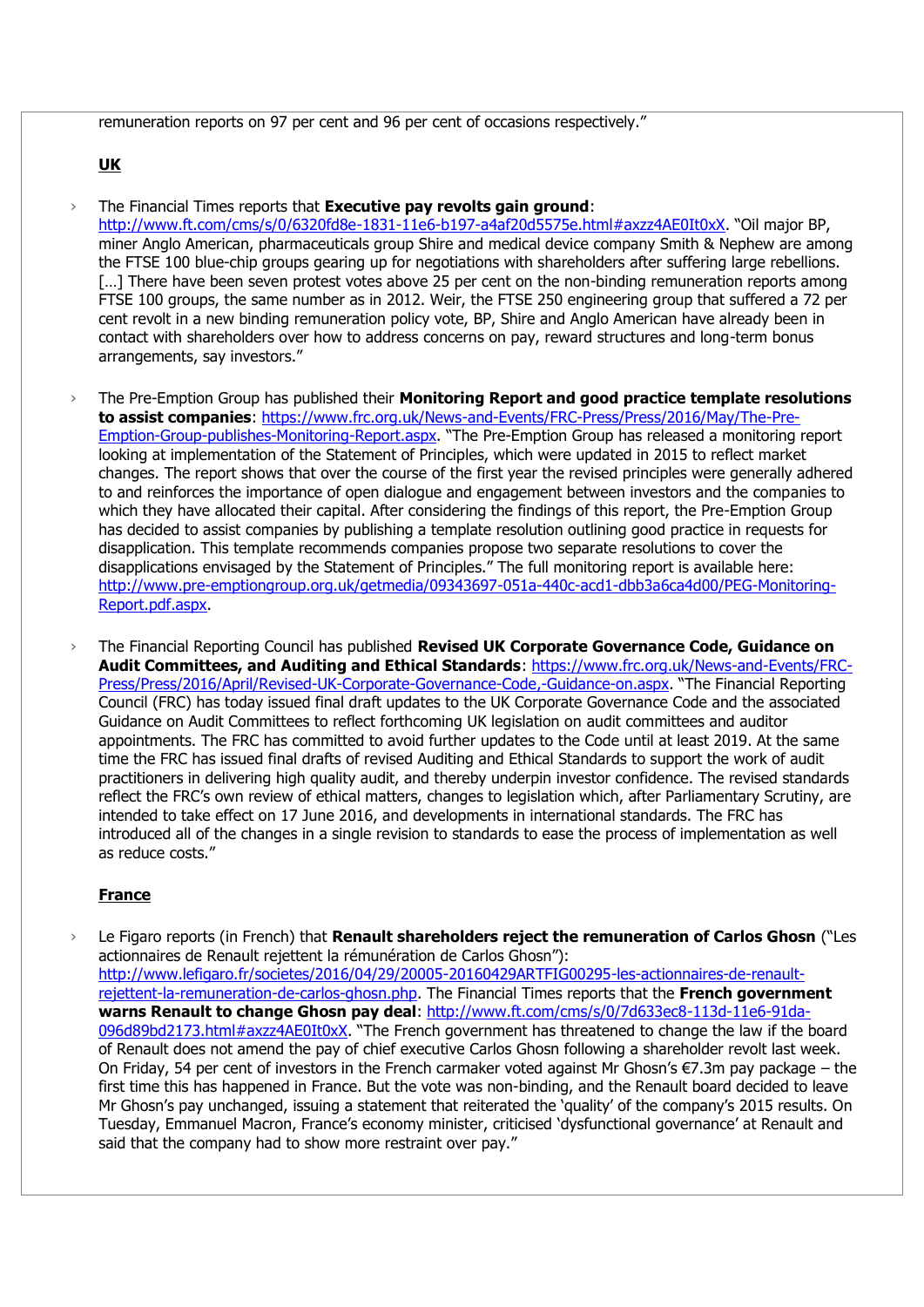› The Afep and the Medef **have announced a major revision of their Code and launched a public consultation** (in French):

[http://www.afep.com/uploads/medias/documents/Communique\\_presse\\_commun\\_Afep\\_medef\\_Revision\\_code](http://www.afep.com/uploads/medias/documents/Communique_presse_commun_Afep_medef_Revision_code_20052016.pdf) [\\_20052016.pdf](http://www.afep.com/uploads/medias/documents/Communique_presse_commun_Afep_medef_Revision_code_20052016.pdf). "The changes relate in particular to three areas: 1) The 'say on pay' becomes imperative: A negative vote by shareholders obliges the board to determine amendments to the remuneration owed or awarded during the year under review or the future remuneration policy: this provision is mandatory. 2) Remuneration – stringency and transparency are strengthened: The conditions of the variable remuneration must be stringent, transparent and aligned with the long-term interests of the company. 3) Justification of executive severance pay decisions: The code establishes two strong principles regarding the possible compensation of an executive who leaves the company: a) Remuneration must be conditional on achievement of performance criteria (failure cannot be rewarded); and, b) The board of directors must justify and make public its decisions." (our translation) The full consultation documents are available here: [http://consultation.codeafepmedef.fr/.](http://consultation.codeafepmedef.fr/) **The consultation is open for six weeks (starting on 24 May 2016).**

# **Germany**

- › Bloomberg reports that **Deutsche Bank Investors Reject Pay System While Backing CEO**: [http://www.bloomberg.com/news/articles/2016-05-19/cryan-gets-backing-as-shareholders-look-past](http://www.bloomberg.com/news/articles/2016-05-19/cryan-gets-backing-as-shareholders-look-past-deutsche-bank-rout)[deutsche-bank-rout](http://www.bloomberg.com/news/articles/2016-05-19/cryan-gets-backing-as-shareholders-look-past-deutsche-bank-rout). "Deutsche Bank AG investors, while backing Chief Executive Officer John Cryan, rejected the bank's new plan for executive compensation on concern it gives the board too much scope to reward managers. Shareholders at their annual meeting in Frankfurt on Thursday voted 51.9 percent against the plan, which introduces an extra bonus component for Deutsche Bank's four divisional heads. While the rejection isn't binding, supervisory board chairman Paul Achleitner said earlier in the day that the company would consider providing more information about the pay system in light of the objections."
- Johannes Beyenbach (Handelshochschule Leipzig), Marc Steffen Rapp (University of Marburg), Christian Strenger (DWS Investments), and Michael Wolff (University of Göttingen) have published a paper entitled **Code Compliance 2016: Analysis of the Declarations of Conformity with the German Corporate**  Governance Code: [http://papers.ssrn.com/sol3/papers.cfm?abstract\\_id=2767350](http://papers.ssrn.com/sol3/papers.cfm?abstract_id=2767350). "The Code Compliance Study 2016 examines the acceptance level of the current version of the German Corporate Governance Code (GCGC) within DAX and MDAX firms. The study analyses overall compliance, as well as the firms' compliance behavior on the level of chapters, items and even single GCGC recommendations. In addition, the study examines the firms' governance quality based on four specially constructed governance indices that represent the key areas of governance (transparency, monitoring/control, incentives and diversity). Moreover, compliance behavior with respect to GCGC's suggestions as well as the relationship between firm characteristics and compliance levels is analyzed. Overall, the study presents a broad and comprehensive view on code compliance behavior of German listed firms." The full paper is only available in German.
- › Handelsblatt (in German) reports about **How the Companies Act helped VW shareholders receive a dividend** ("Wie das Aktiengesetz VW-Aktionären zur Dividende verhalf"): [http://www.handelsblatt.com/finanzen/maerkte/aktien/volkswagen-aktie-im-fokus-wie-das-aktiengesetz-vw](http://www.handelsblatt.com/finanzen/maerkte/aktien/volkswagen-aktie-im-fokus-wie-das-aktiengesetz-vw-aktionaeren-zur-dividende-verhalf/13514452.html)[aktionaeren-zur-dividende-verhalf/13514452.html](http://www.handelsblatt.com/finanzen/maerkte/aktien/volkswagen-aktie-im-fokus-wie-das-aktiengesetz-vw-aktionaeren-zur-dividende-verhalf/13514452.html). "An alliance consisting of the worker's council and the state of Lower Saxony, as the second largest shareholders, pushed for the payment of a dividend. Both parties wanted to prevent the owners of preference shares from receiving more influence. In general, their shares have no voting rights. This however changes as soon as no dividend has been paid for two years in a row." (our translation)

# **Netherlands**

› The Financial Times comments that **Olga Zoutendijk's appointment as chair of ABN Amro is a landmark**:<http://www.ft.com/cms/s/0/2bb5b6c8-1291-11e6-91da-096d89bd2173.html#axzz4AE0It0xX>. "So why was ABN Amro's announcement a landmark? Because the bank chose Olga Zoutendijk. She and Ana Botin at Santander are the only women now chairing big European banks. In the UK, all big banks are chaired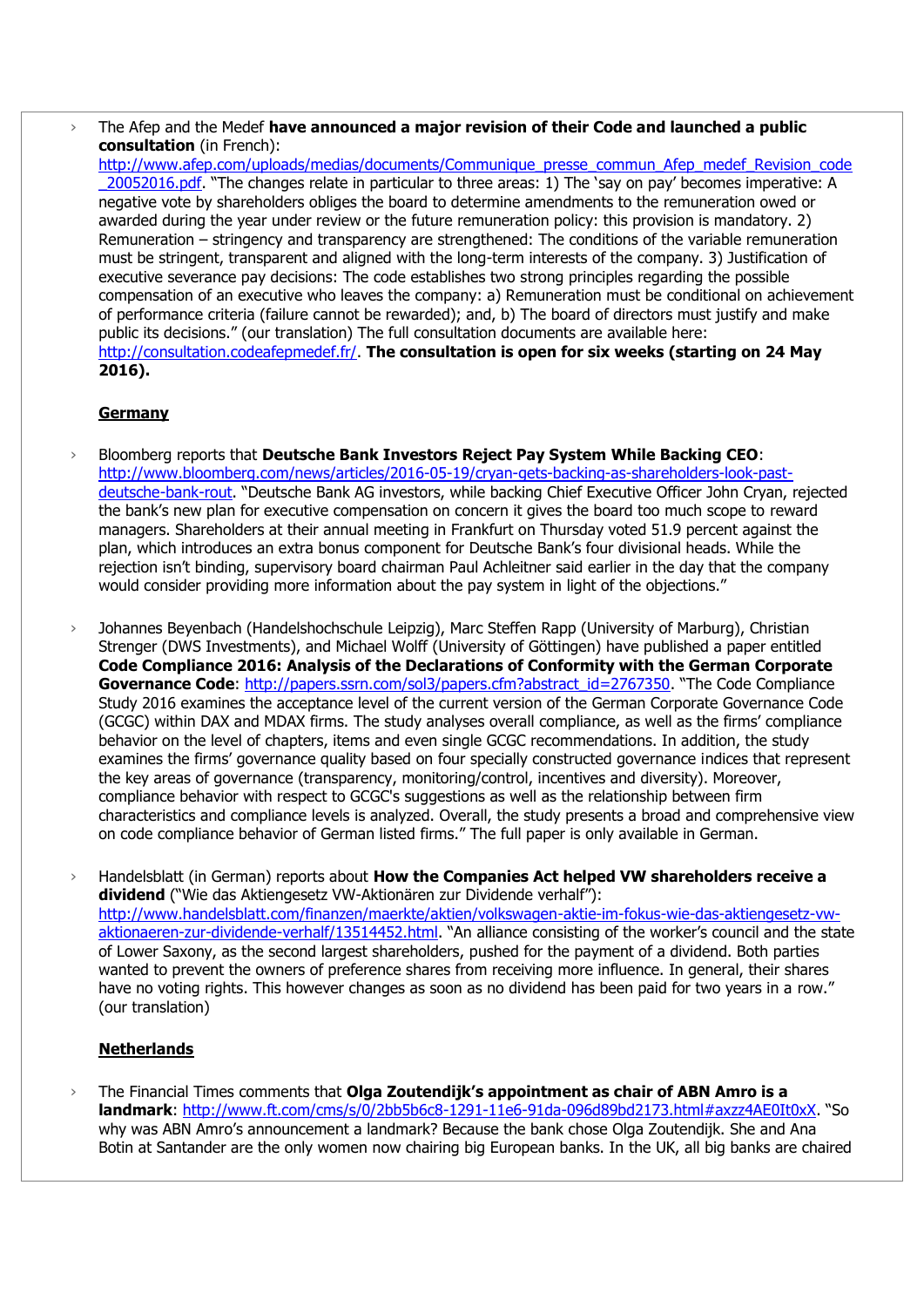by men. This is a significant appointment, and we should celebrate. Her appointment is a signal that the bank values international experience and the ability to deal with regulators in multiple jurisdictions. There is an even bigger reason to rejoice in Ms Zoutendijk's appointment, however, and it has nothing to do with gender. She represents a departure for Dutch supervisory board chairmen because she is not from the Dutch corporate establishment. You only have to look at some leaders' trajectories in the Netherlands to see what I mean. Usually, candidates retire as chief executive of a big Dutch company, then are offered the chair of another. It seems a bit unoriginal to me, but I guess if you live in the Netherlands you are used to it."

# **Switzerland**

› DealBook reports about **How Bill Gates Became Embroiled in a Swiss Shareholder Fight**: [http://www.nytimes.com/2016/05/11/business/dealbook/how-bill-gates-became-embroiled-in-a-swiss](http://www.nytimes.com/2016/05/11/business/dealbook/how-bill-gates-became-embroiled-in-a-swiss-shareholder-fight.html)[shareholder-fight.html](http://www.nytimes.com/2016/05/11/business/dealbook/how-bill-gates-became-embroiled-in-a-swiss-shareholder-fight.html). "Bill Gates's Foundation Trust and his personal investment fund are locked in a brutal shareholder dispute in Switzerland over the sale of a controlling interest in the Swiss specialty chemicals maker Sika. This is more than just another activist battle, however, showing how things in Europe these days look more and more American. […] This is where Bill Gates came in. The Bill and Melinda Gates Foundation Trust and Cascade Investment, which manages Mr. Gates's personal wealth, owned 5 percent of Sika and had been invested for seven years without selling a single share. The Gates funds, run by Michael Larson, are known for their secretiveness. But they have been willing to make public, activist positions from time to time. Cascade Investment pushed Waste Management to drop its takeover of Republic Services in 2008, calling it a wasteful expenditure of shareholder funds, for example. The Gates funds have been on the warpath over the Sika sale, joined by two European investor allies, Columbia Threadneedle and Fidelity International."

#### **Norway**

› The Financial Times reports that **Norway's oil fund to target high executive pay votes**: <http://www.ft.com/cms/s/0/aeb270ec-0f63-11e6-bb40-c30e3bfcf63b.html#axzz4AE0It0xX>. "The world's biggest sovereign wealth fund is launching a crackdown on executive pay, targeting high salaries at companies around the globe in an attempt to exert its influence in a debate that has been gathering pace in recent months. Norway's \$870bn oil fund, which has previously refused to interfere in how much chief executives are paid, has decided that its position is untenable and is looking for a first company to target publicly on pay in the coming months. […] 'We have so far looked at this in a way that has focused on pay structures rather than pay levels. We think, due to the way the issue of executive remuneration has developed, that we will have to look at what an appropriate level of executive remuneration is as well,' Yngve Slyngstad, chief executive of the fund, told the Financial Times."

#### **Italy**

› Nedcommunity has published (in Italian) an **interview with Karina Litvak**:

<http://www.nedcommunity.com/Pages/la-voce-degli-indipendenti.aspx?NID=117&obj=&RN=27>. "Thus in a market such as Italy's, where the odds are distinctly stacked against minority investors, the Italian voto di lista system is undoubtedly a sensible device to shore up the relationship of accountability between minority investors and directors. It has stood the test of time, and is now in fact being closely studied for possible lessons in other markets. But at the same time, I see two aspects of the current Italian set-up that, if revisited, could enhance the system further: firstly, the fact that the election of directors, whether nominated by the controlling or minority shareholders, occurs via two separate block votes, rather than an individual ballot for each candidate; and second, the virtual absence of direct dialogue between directors and shareholders – which sets Italy apart from the growing trend that has taken root in several other markets." See here for the English translation: [http://www.proxywatch.com/wp-content/uploads/2016/05/NED\\_Diciamo](http://www.proxywatch.com/wp-content/uploads/2016/05/NED_Diciamo-la-nostra-N.27-K-LITVACK-INTERVIEW-English-1st-May-2016.doc)[la-nostra-N.27-K-LITVACK-INTERVIEW-English-1st-May-2016.doc.](http://www.proxywatch.com/wp-content/uploads/2016/05/NED_Diciamo-la-nostra-N.27-K-LITVACK-INTERVIEW-English-1st-May-2016.doc)

› Marco Ventoruzzo (Pennsylvania State University and Bocconi University) and Piergaetano Marchetti (Bocconi University) have posted a comment entitled **Italian Boards and The Strange Case of the Minority Becoming Majority**: [https://corpgov.law.harvard.edu/2016/05/23/italian-boards-and-the-strange-case-of-](https://corpgov.law.harvard.edu/2016/05/23/italian-boards-and-the-strange-case-of-the-minority-becoming-majority/)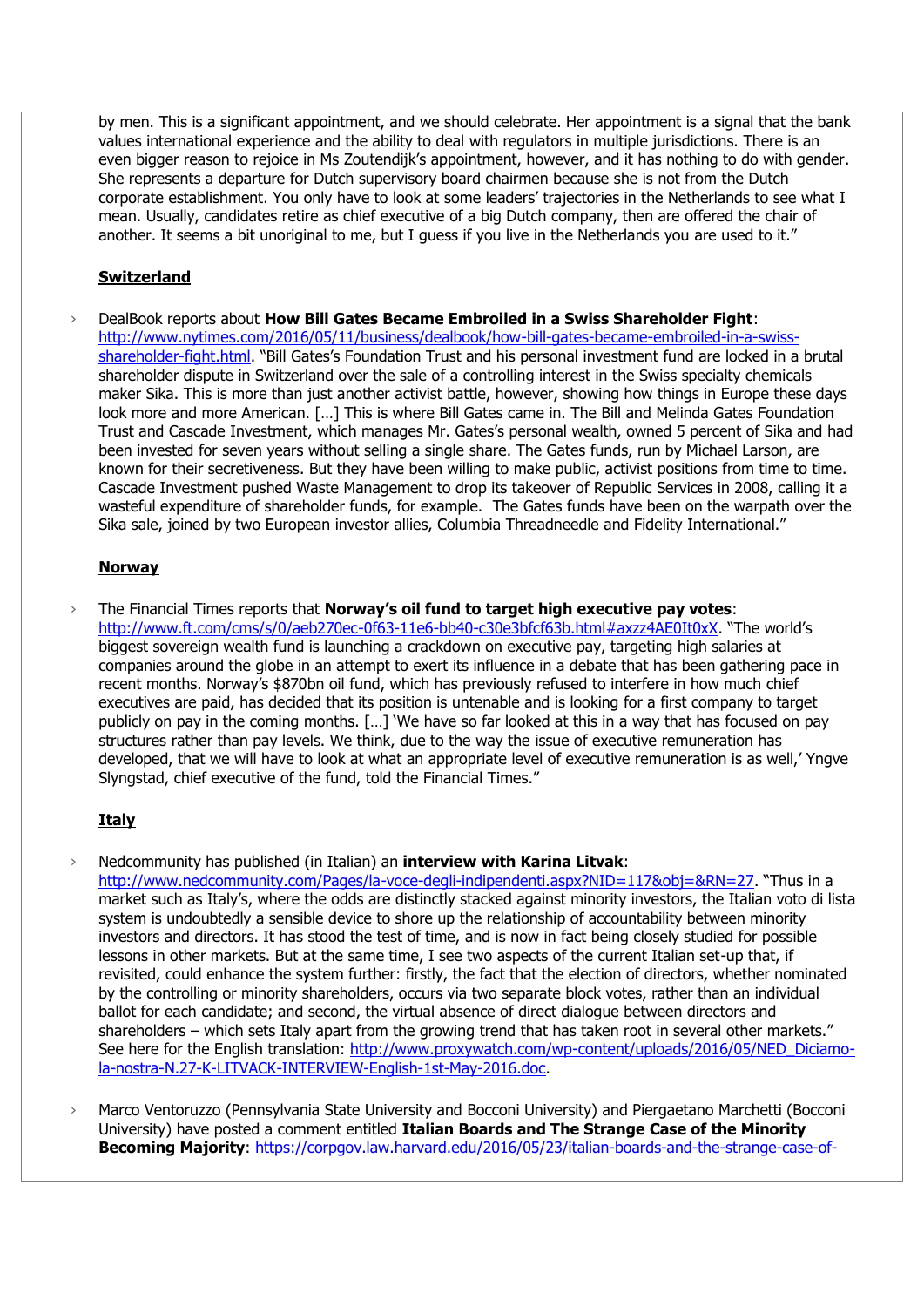[the-minority-becoming-majority/](https://corpgov.law.harvard.edu/2016/05/23/italian-boards-and-the-strange-case-of-the-minority-becoming-majority/). "Note the situations in which a list has received more than 30% (and, in four cases, around or more than 50%) of the votes cast, but has nominated and therefore elected only a minority of board members, while the majority of the board has been picked, in fact, from the list receiving the second highest number of votes. There are different reasons for this. Primarily and somehow simplifying, even when institutional investors might obtain the majority of the votes, they do not want – or, according to some interpretations, they cannot due to regulatory limitations – appoint a majority of the board members. The job of institutional investors is not to manage a corporation and control its board, and while they are eager to have a voice on the board, they refuse to – or cannot – play a different and more relevant role. This is perfectly in compliance with the law, but in some situations the outcome is paradoxical: the majority of the shareholders appoints a minority of directors, and the minority appoints a majority! This result raises important questions on the role of institutional investors, recently evoked also by the Chairman of Consob, the Italian Stock Exchange Commission, in his annual report on the activity of the Commission."

#### **United States**

- › Bloomberg reports that **Goldman Sachs Pay Plan Draws Record Shareholder Opposition**: [http://www.bloomberg.com/news/articles/2016-05-20/goldman-investors-approve-pay-plan-reject](http://www.bloomberg.com/news/articles/2016-05-20/goldman-investors-approve-pay-plan-reject-independent-chairman)[independent-chairman](http://www.bloomberg.com/news/articles/2016-05-20/goldman-investors-approve-pay-plan-reject-independent-chairman). "Goldman Sachs Group Inc.'s compensation plan, including a provision making Lloyd Blankfein the highest-paid chief executive officer of a Wall Street bank for his work last year, drew the most opposition since shareholders began voting on the matter in 2009. Thirty-three percent of the votes cast, or about 107 million of the 323 million total, went against the proposal, up from roughly 2 percent a year ago, according to final figures provided by Goldman Sachs Friday after its annual meeting in Jersey City, New Jersey."
- › The New York Times reports that **BlackRock Wields Its Big Stick Like a Wet Noodle on C.E.O. Pay**: [http://www.nytimes.com/2016/04/17/business/blackrock-wields-its-big-stick-like-a-wet-noodle-on-ceo](http://www.nytimes.com/2016/04/17/business/blackrock-wields-its-big-stick-like-a-wet-noodle-on-ceo-pay.html)[pay.html](http://www.nytimes.com/2016/04/17/business/blackrock-wields-its-big-stick-like-a-wet-noodle-on-ceo-pay.html). "But if Mr. Fink really wants to get the attention of company executives on stock buybacks and other corporate governance issues, why doesn't BlackRock vote more often against C.E.O. pay packages of companies that play the short-term game? Executive compensation is inextricably linked to the shareholderunfriendly actions Mr. Fink has identified; voting against pay packages infected by short-termism would help curb the problem. But BlackRock rarely takes such a stance. From July 1, 2014, to last June 30, according to Proxy Insight, a data analysis firm, BlackRock voted to support pay practices at companies 96.2 percent of the time. On pay issues, anyway, Mr. Fink's big stick is more like a wet noodle."
- › The Financial Times comments that **Viacom's battle is a warning to Silicon Valley: Obsessed with controlling his empire, Sumner Redstone created his own retirement nightmare**: <http://www.ft.com/cms/s/0/f1b8f620-226b-11e6-aa98-db1e01fabc0c.html#axzz4AE0It0xX>. "Like the ailing Mr Redstone, now nearing incapacity in his Beverly Hills mansion, Maxima's father Mark Zuckerberg controls his company although he has a minority economic stake. He is so devoted to being in charge that Facebook's filing for its initial public offering in 2012 specified that not only did he 'control the management and affairs of our company' but he could also name a controlling successor on his death. Facebook ended the latter arrangement last month, reducing the chances of a Zuckerberg dynasty. It is just as well for Maxima, as Viacom's trouble shows. […] Mr Redstone should be in dignified retirement, with Viacom and CBS, the companies controlled by National Amusements, being run professionally. Had he been less obsessed with control, it might have happened. Instead, he created a nightmare for himself."

› The Yale Journal on Regulation has published a paper entitled **Frozen Charters**: [http://papers.ssrn.com/sol3/papers.cfm?abstract\\_id=2729699](http://papers.ssrn.com/sol3/papers.cfm?abstract_id=2729699). "In 2012, the New York Stock Exchange changed its policies to prevent brokers voting shares on corporate governance proposals where they had not received instructions from beneficial owners. Although the change was intended to protect investors and improve corporate governance, it has had the opposite effect: a significant number of U.S. public companies are no longer able to amend important parts of their corporate charters, despite the support of their boards of directors and overwhelming majorities of shareholders. Their charters are frozen. This paper provides the first empirical and policy analysis of the broker voting change and its significant unintended consequences. I provide empirical evidence that the broker voting change has resulted in the failure of more than fifty charter